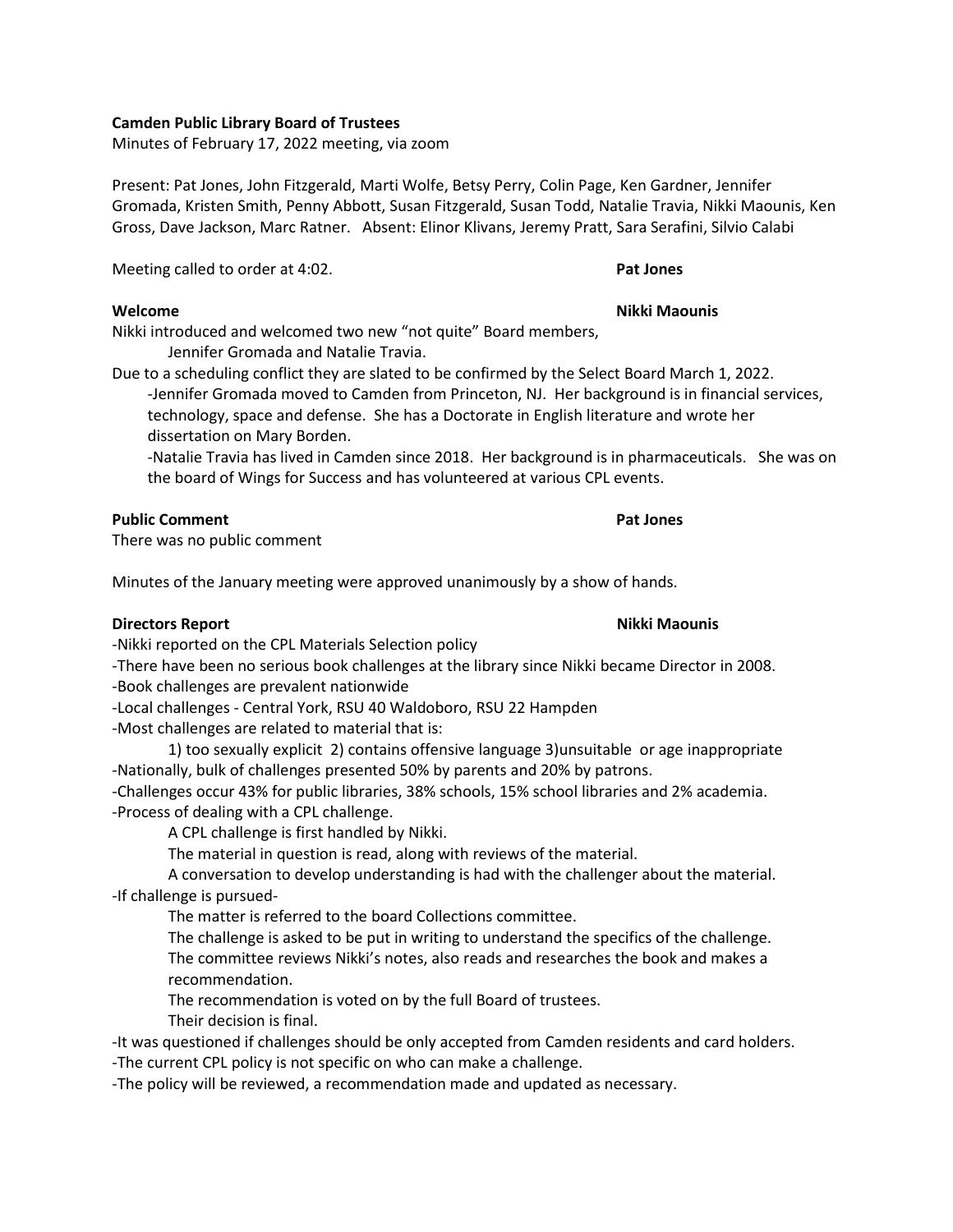- There was a 3rd case of COVID-19 at the library.
- As of today, February 17, 2022 there are no new infections.

# **Town Budget Meeting**  Nikki Maounis

- Town Budget meeting is tentatively scheduled for March 10, at 6:30 pm via Zoom
- As in previous years, each of the budget committee members will be contacted by a board member.

## **Finance Committee John Fitzgerald**

- There is a strong positive balance of \$67,185 for the fiscal year to date.
- Expenses for January were greater than income by \$10,862.
- Fundraising income fell \$51,598 from the prior month.
- General Expense line increases of \$3335 were in the annual bill for Director's and Officer's Liability, computers, photocopier, Bookkeeping and Accounting lines.

- Increases in Building Maintenance, HVAC, and Fuel lines, a 74% increase in Electricity, and a quarterly bill for Security monitoring contributed to an increase of \$2516 in Building needs lines.

- Parks maintenance and Winterfest increased Harbor Park & Amphitheatre expenses \$2032.
- S&P lost about 6% in January and had a negative effect on the CPL fund financials.
- CPL fund equity slipped about 3.5% during the month.

## **Parks Dave Jackson**

- Approximately 30% of the maintenance budget remains.
- Browntail moth remediation and repairing the broken tree limb over the Fauns Garden will be added expenses this spring.
- Project Canopy grant may not qualify to cover the wooly adelgids in the hemlocks.
- Dave discussed the various kinds of treatments to use, soaps and inoculations vs sprays.
- Dave will be conservative in his choice until there is better information and research
- 17 weddings scheduled for this summer,  $1<sup>st</sup>$  one in May.
- Possibility of 3 additional weddings.
- -

## **Facilities Ken Gross**

- First heating season, new propane burners and system are functioning well.
- Electricians scheduled to repair several circuits.
- New flag and hardware was purchased to help prevent flag from catching in the tree.
- Camden fire department assisted in freeing flag from the tree during big winds.

## **Camden on Canvas Marti Wolfe, Colin Page**

- Dates of COC July 29, 30 and 31.
- Live auction will be held in the Amphitheatre the afternoon of Sunday, July 31.
- 9 inns and 1 private guest house will house COC artists.
- 7 confirmed business sponsorships, 8 tentative sponsorships.
- 35-40 artists applied for plein air event, 20 were accepted.
- Artists- Fenner Ball, Daniel Corey, Marsha Donahue, Carole Douglas, Cooper Dragonette, Diane Dubreuil, Stephan Giannini, Roberta Goschke, Alison Hill, Jill Hoy, Ryan Kohler, Jonathan McPhillips, Nathaniel Meyer, Colin Page, Matthew Russ, Bjorn Rundquist, Janet Sutherland, George Van Hook, Michael Vermette and Peter Yesis
- Harbor Arts and Books scheduled for July 9-10, Book Sale July 8-10
- Fall Harbor Arts and Books scheduled for October 1-2, Book sale September 30 October 2